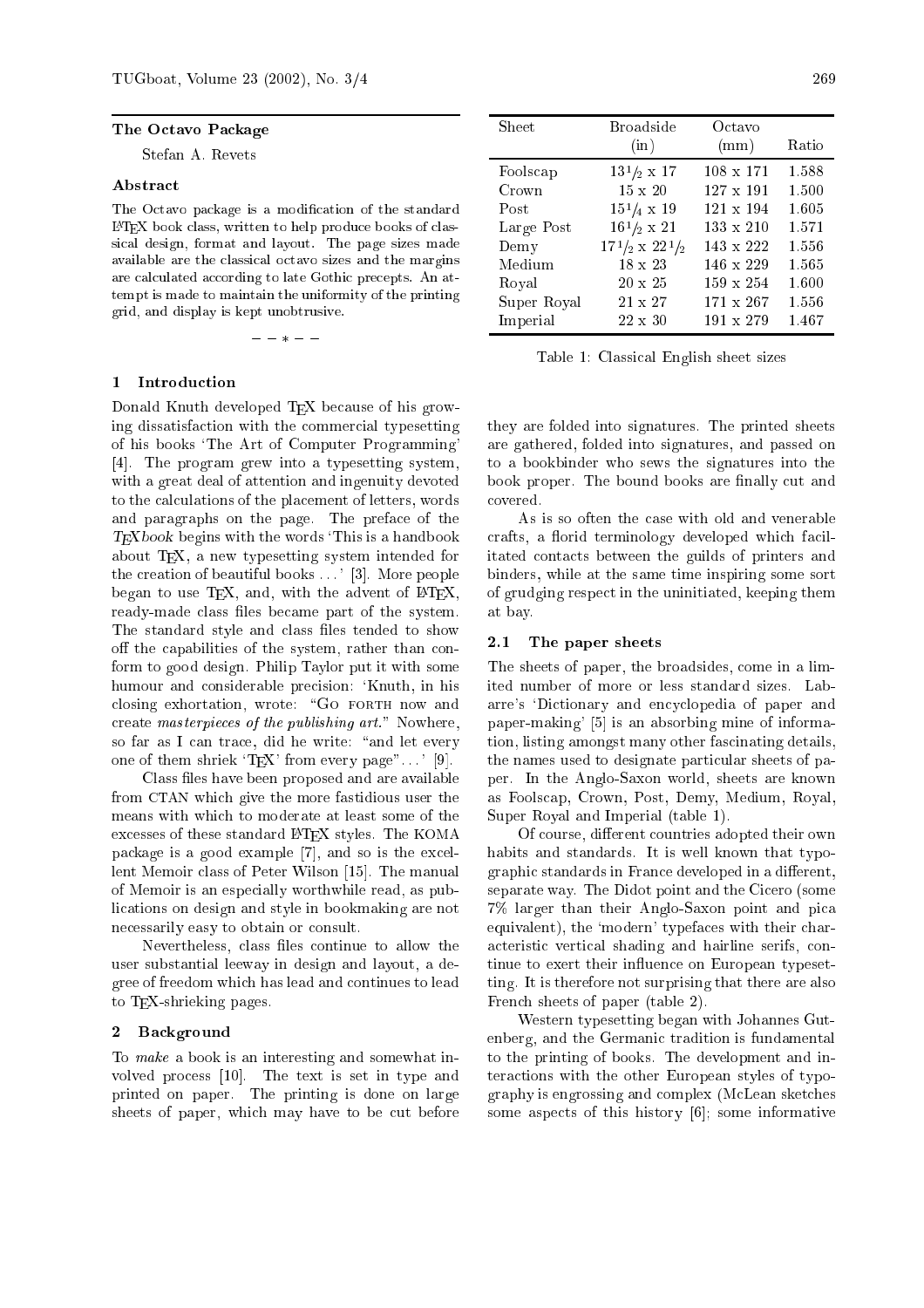| Sheet       | <b>Broadside</b><br>(mm) | Octavo<br>(mm)   | Ratio |
|-------------|--------------------------|------------------|-------|
| Cloche      | $300 \times 400$         | $100 \times 150$ | 1.500 |
| Tellière    | $340 \times 440$         | $110 \times 170$ | 1.545 |
| Coquille    | $440 \times 560$         | $140 \times 220$ | 1.571 |
| Carré       | $450 \times 560$         | $140 \times 225$ | 1.607 |
| Couronne    | $460 \times 720$         | $180 \times 230$ | 1.277 |
| Roval       | $480 \times 630$         | $157 \times 240$ | 1.529 |
| Raisin      | $500 \times 650$         | $162 \times 250$ | 1.543 |
| Jésus.      | $560 \times 760$         | $190 \times 280$ | 1.474 |
| Colombier   | $620 \times 850$         | $212 \times 310$ | 1.462 |
| Soleil      | $580 \times 800$         | $200 \times 290$ | 1.450 |
| Grand Aigle | $700 \times 1040$        | $260 \times 350$ | 1.346 |

Table 2: Classi
al Fren
h sheet sizes

| <b>Sheet</b>   | <b>Broadside</b> | Octavo           | Ratio |
|----------------|------------------|------------------|-------|
|                | (mm)             | (mm)             |       |
|                |                  |                  |       |
| Propatria      | $340 \times 430$ | $108 \times 170$ | 1.574 |
| Bienenkorb     | $360 \times 450$ | $112 \times 180$ | 1.607 |
| <b>Bischof</b> | 380 x 480        | $120 \times 190$ | 1.583 |
| Register       | $420 \times 530$ | $132 \times 210$ | 1.591 |
| Kl.Median      | $440 \times 560$ | $140 \times 220$ | 1.571 |
| Regal          | 440 x 670        | $167 \times 220$ | 1.317 |
| Lexicon        | $500 \times 650$ | $162 \times 250$ | 1.543 |
| Regal          | $500 \times 720$ | $180 \times 250$ | 1.388 |
| Super Royal    | 540 x 680        | $170 \times 270$ | 1.588 |
| Imperial       | $570 \times 780$ | $195 \times 285$ | 1.462 |

Table 3: Classi
al German sheet sizes

articles on the subject can be found in Klein [2]; and there is also a good discussion in Williamson  $[14]$ . It does not come as a surprise then to find that differen
es and divergen
es extend to the dimensions of the sheets of paper printed on (table 3).

Folding the sheets adds another set of terms: a single fold yields a folio, a double fold a quarto, a triple fold an octavo and so on (fig. 1). Hence, the ombination of a sheet name and the number of folds denotes a parti
ular and pre
ise size of the  $book$  [5, 14].

Jan Ts
hi
hold devoted his life to typography, and to the design and produ
tion of books. Over the years, he wrote extensively about many of his (
hanging) views and dis
overies. Later in life, he assembled his findings in an overview, discussing in a more oherent, on
entrated fashion many of the questions whi
h fa
e anyone wishing to make a book [12]. Of particular interest is his analysis of size and proportions of page, text and margins [11].

| Sheet     | (in)                            | (mm)             | Ratio |
|-----------|---------------------------------|------------------|-------|
| letter    | $8^{1}/_{2} \times 11$          | $216 \times 279$ | 1.292 |
| legal     | $8^{1}/_{2} \times 14$          | $216 \times 356$ | 1.648 |
| executive | $7^{1}/_{4} \times 10^{1}/_{2}$ | $184 \times 267$ | 1.451 |
| A4        | $8^{1}/_{4} \times 11^{3}/_{4}$ | $210 \times 297$ | 1.414 |
| A5        | $5^{7}/_{8} \times 8^{1}/_{4}$  | $148 \times 210$ | 1.414 |
| <b>B5</b> | $7 \times 97/8$                 | $176 \times 250$ | 1.420 |

Table 4: Modern sheet sizes

Through his histori
al investigations, he made a very strong and convincing case against the 'modern' tenden
y of making squarish books. His elegant, eloquent and well illustrated dis
ourse remains valid today and guides us away from the ugliness of the onvenient but rather square A format (proportion 1: $\sqrt{2}$ ) back to the more rectangular formats with proportions tending towards the Golden Ratio  $(1:1.618)$ . It is certainly no accident that the o
tavo-folded sheets of paper traditionally used in the printing of books show proportions whi
h fall very ni
ely within this range (as you an see in tables 1 to 3). The traditional sheets yield two proportion groups, i.e., broadsheet, quarto, sextode
imo form the first set, while folio, octavo, trigesimo-secundo make up the other set. A crown sheet, for example, will change from a 3:4 proportion to a 2:3 proportion and ba
k. In ontrast, the ISO A series has the (dubious) advantage of retaining its proportions no matter how often it is folded. The pri
e for the convenience of the  $1:\sqrt{2}$  proportion is the ugliness of its squarish look. Comparing the entries in table 4 with the other tables shows the prevalen
e of this `square' nature in the modern standard sheets.



Figure 1: Folding terminology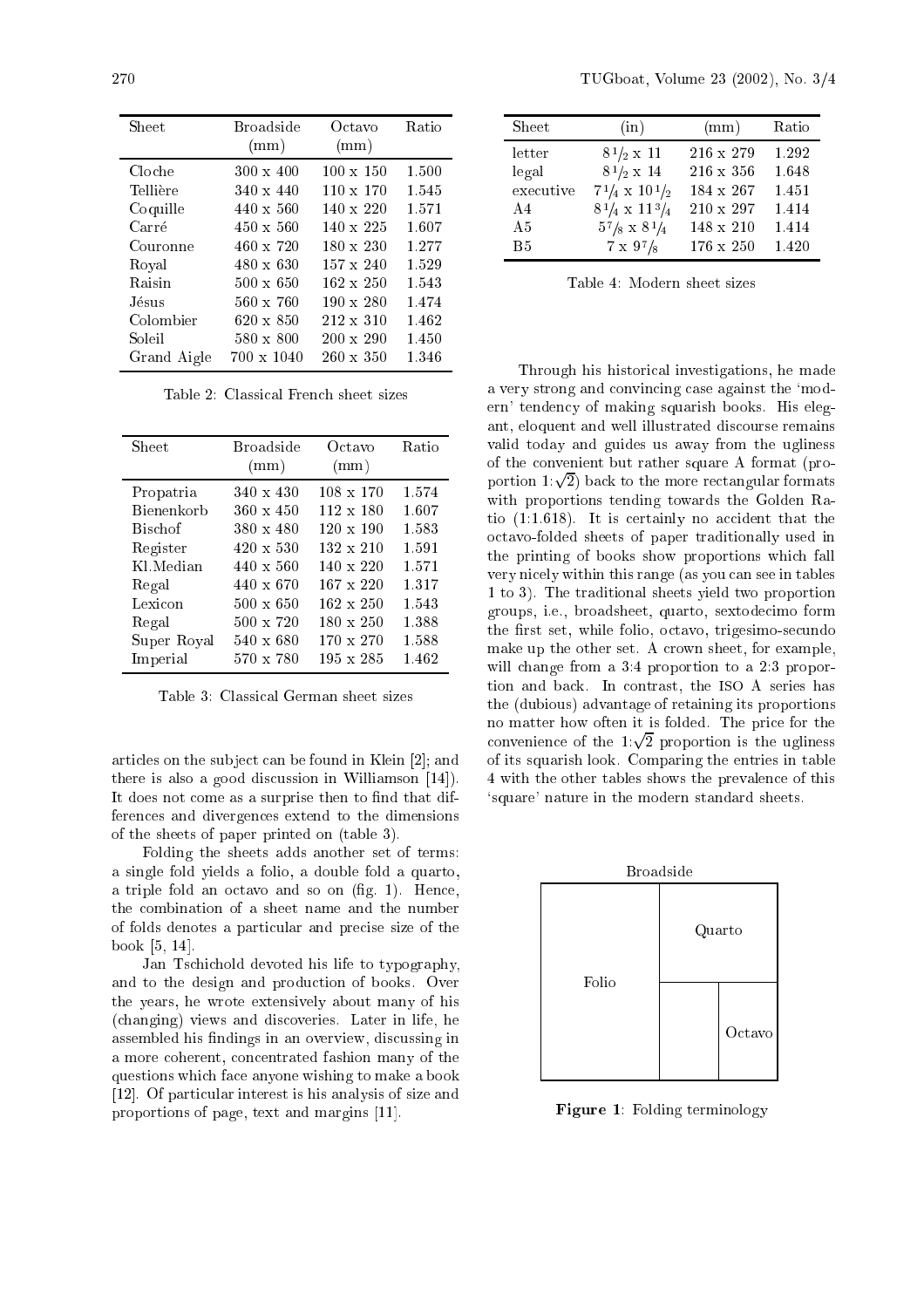| text to page length | text area |
|---------------------|-----------|
| 69                  | 44\%      |
| 7:10                | 49%       |
| 8:11                | $53\%$    |
| 9:12                | $56\%$    |
| 10:13               | 59%       |

Table 5: Rosarivo's page division to text area

## 2.2 The spread

The size and the proportions of the typeblo
k, and their relations to the page, have greatly exer
ised the minds of the makers of books, and mu
h ink has been spilled arguing in favour of and/or against any design. An ex
ellent illustration of the plethora of designs is found in the se
ond hapter of Wilson's manual of his memoir class  $[15]$ . He shows some 32 (!) different page designs which have been used in a
tual books, made between 1087 and 1995.

Tschichold realised that the first printers looked for the size and proportions of page and typeblo
k to the handwritten books. He reasoned that this would have led to the establishing of secret canons known only to the initiated of the workshops. He set out on the laborious task of trying to rediscover these anons through measuring many, many historical books. Tschichold succeeded, and published his findings in 1953. He found two methods, one prevalent in the Middle Ages, and a different, late Gothic one. It turned out that the latter anon had also been arrived at through a different construction by Van de Graaf  $[13]$  (fig. 2, on the left), adapting the method of the Picardian architect Villard de Honnecourt, who was active in the twelfth century. This method has been brought ba
k to attention in modern times by Hans Kayser  $[1]$ .



Figure 2: Methods of determining margins

Rosarivo confirmed this determination through his own, independent dis
overy of another method which, happily, yielded the same results [8]. Rosarivo's method is very easy to use and implement algorithmi
ally: divide the height and width of the

page into an equal number, assign one part to make up the inner and upper margins, and two parts to make up the outer and lower margins, with the remainder defining the area available for printing the body text (fig. 2, on the right). The area occupied by the text block relative to

the total area of the page follows directly from the number of divisions, as shown in table 5. It comes as something of a surprise to noti
e that only about half the area of a page is occupied with text. And yet, for enturies, the 6:9 division of page dimensions was very mu
h the norm. Both Town and Williamson dis
uss the matter of margins at some length, and deplore the shrinking of white spa
e with the advent of 'modern, economical' times [10, 14].

# 2.3 The typeblo
k

Determining the right amount of leading between lines of print is not a straightforward matter. It depends very mu
h on the nature of the fount, its size, and the length of the line. Founts with very short extenders (of whi
h Times is an example) require more leading than founts with normal or long extenders. The reader benefits considerably from more leading when the text is made up of long lines. But whatever leading is arrived at, it should remain fixed for the entire text, yielding a onstant, regular grid of lines. At least, that has been the position of European printers. American printers took a different point of view, and preferred to maintain the unity of the printed blo
k as a whole. Thus they have been prepared to upset the leading between or even within paragraphs in order to maintain the overall size of the printed area. Knuth developed T<sub>F</sub>X to deal espe
ially with books ontaining mathemati
s, a notoriously difficult task for typesetters. The ingenuity required to deal algorithmi
ally with this task is truly onsiderable, and ompromises ould hardly be avoided. The regularity of the printing grid was one vi
tim of the solutions arrived at.

It should be lear by now that the standard book class included in LAT<sub>EX</sub> requires a fair amount of adjustment to reflect the design principles just highlighted. The O
tavo pa
kage is an attempt to provide su
h a lass le.

## 3 Rationale

For a great many decades, octavo-size books were the most prevalent of all, and it seemed apt to use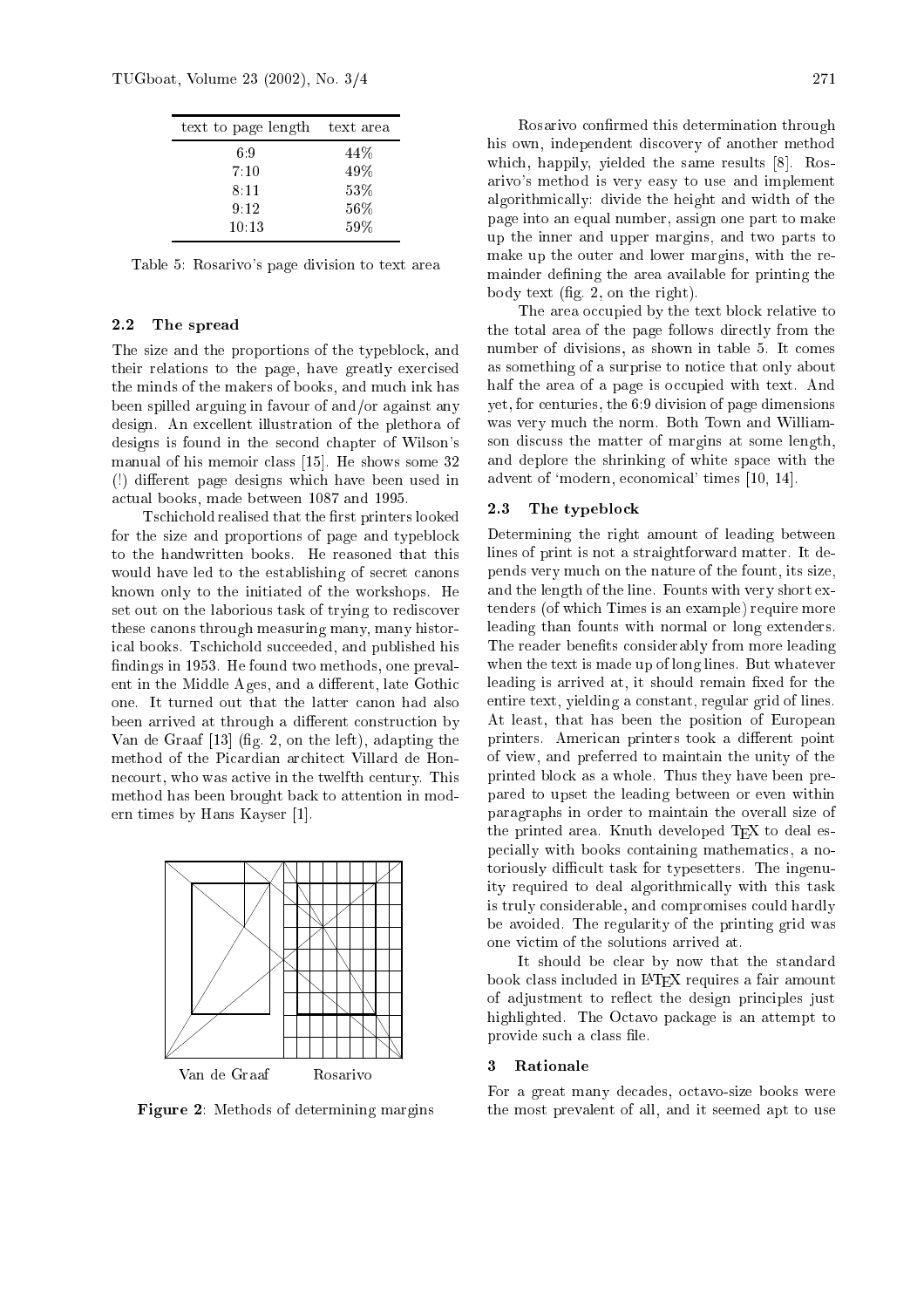the name for an attempt to join and hopefully revive this tradition. The Octavo class is a modification of the standard LATEX book lass, with a similar, but limited, number of options and hoi
es. These limitations are built in quite deliberately: it is the very point of this lass to assist in the making of books following the particular design principles and guidelines whi
h helped to produ
e beautiful books during the Renaissan
e.

The idea behind Octavo is to have a quiet, unobtrusive design whi
h is not meant to shout at the reader, but rather gently helps her along. Three ma jor features hara
terise O
tavo:

- The page sizes are the classical octavo sizes.
- The margins are defined as the late Gothic ones.
- An attempt is made to maintain a uniform grid for the entire text.

Some of the lesser features are the following;

- All display is produ
ed as quiet, unostentatious lines.
- Chapters and lower-order se
tions are left unnumbered.
- Figures, tables and equations are consecutively numbered throughout the document.
- Tables of contents, of figures, etc., do not use dotted lines.

 A title page is not made but an be requested. More dis
ussion of these points follows.

# 3.1 Page sizes

The definition of octavo-sized pages and the calculation of margins in harmony with the dimensions of the page is the necessary first step for the making of a beautiful book. It provides the anvas and the frame that will be with the reader for the entire length of the book. Their beauty, even if only subliminally noti
ed or appre
iated, does ontribute to the pleasure of holding and reading the book.

# 3.2 Margins

The margins are calculated by applying Rosarivo's method and dividing the page dimensions into ten, with seven parts for the text and three for the margins, whi
h yields 49% area of the page with printed text. This is somewhat more generous usage of the page than the medieval tradition of a ninefold division with only 44% of the page covered by text, but su
h lavish margins would likely startle the modern reader. Headers and footers are pla
ed outside this block, and thereby help to create a feeling of balance between occupied and white space on the page. Espe
ially the onsistent pla
ing of the folio entered at the foot of all pages has such a beneficial effect.

# 3.3 Title page

A title page is an integral and very ne
essary part of any book. However, produ
ing a satisfa
tory title page is not as straightforward a matter as it may seem at first. Even a superficial perusal of the many pages and examples devoted on the sub je
t in the already cited works by Tschichold and Williamson will convince the reader that making a proper title page is not something to be done automati
ally [12, 14. From a design perspective, it is neither feasible, nor desirable, to lay down hard and fast rules for the organisation or the pla
ement of the various elements needed on a title page.

Apart from any design onsiderations, there are also some good practical reasons to make the title pages as a separate do
ument. A great deal is gained by treating title pages as an integral part of the endpapers. When binding (good) books, endpapers ful fil both a functional and an æsthetic role  $[10]$ . The `W', or `zig-zag' endpaper in parti
ular is a most useful and efficient kind of endpaper, and one which benefits considerably from the insertion of an extra folded sheet. This is the very place to put a title page sequen
e.

Ideally, a separate folio should be made, bearing on the first recto page the bastard title, on the verso possibly a frontispie
e, or failing something suitable, left blank. The next recto bears title, author, publisher and the like, and the final verso provides space for the biblio or imprint. The equivalent should be done for the endpaper at the ba
k of the book. It provides a good opportunity of bringing the olophon ba
k into use: a folio bearing the olophon ought to be inserted in the ba
k endpaper. By producing these pages separate from the main document, there is no interferen
e with the page numbering, nor does it upset the way in whi
h the signatures are assembled.

## 4 Implementation

#### Class options  $4.1$

The options available in O
tavo are largely the same as those of the standard book lass. However, their content and default settings are often different.

- page size The predefined page sizes are, from smallest to largest: foolscap, crown, post, largepost, demy, medium, royal, superroyal and imperial. The default size is rown.
- fount size The size options are the standard 10pt, 11pt and 12pt, with the default size set to 10pt. The choice of a fount size loads parameters and measures whi
h depend on this size from one of the three class option files.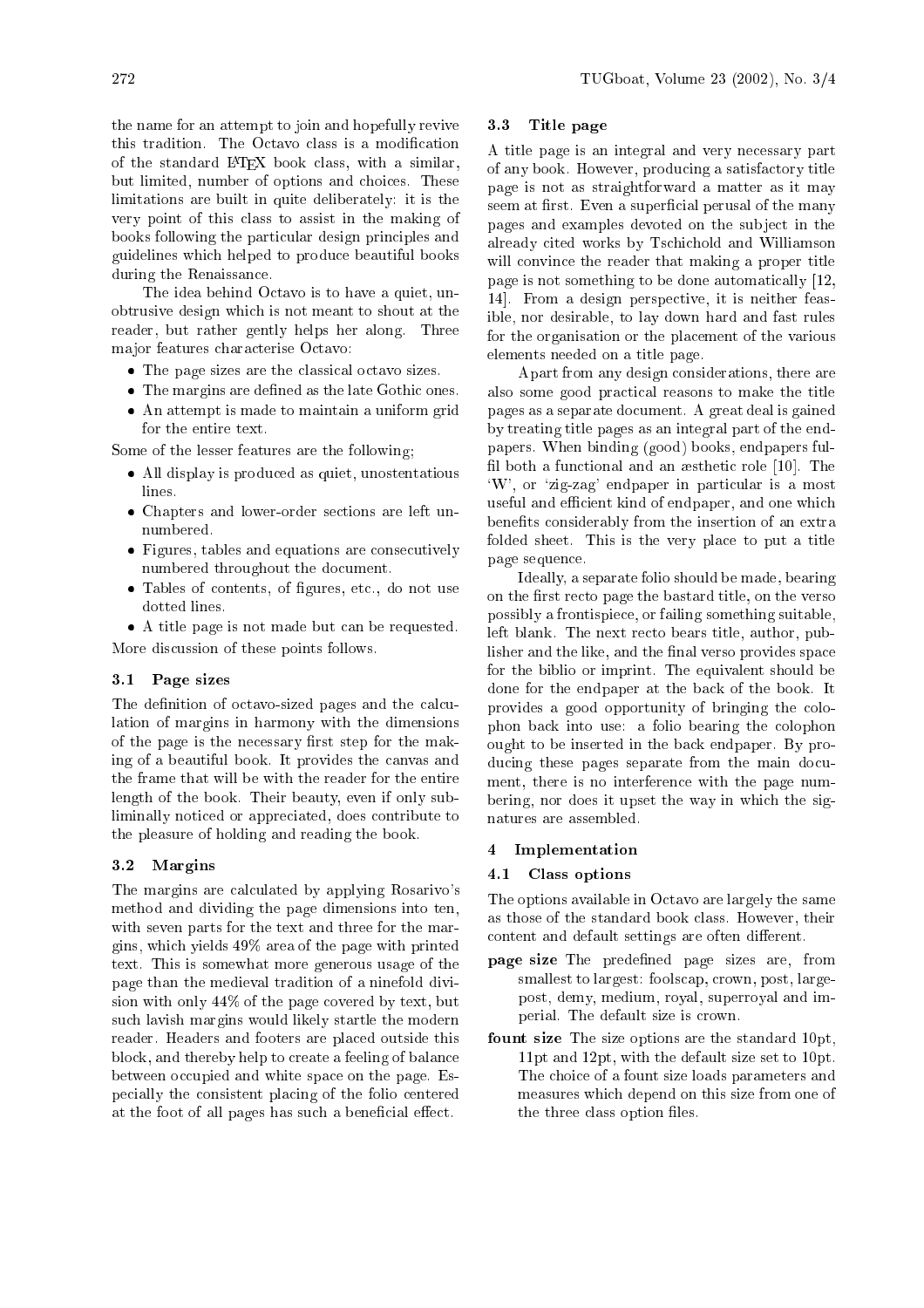- final/draft Similar to the book class: draft puts black marks where lines are overfull on the copy. The default is final.
- (no)titlepage Contrary to the book lass, the production of a title page is not encouraged: the default is therefore notitlepage. If you do wish to have a titlepage, you still have to issue the \maketitle ommand in your text.
- open(right/any) New hapters normally start on a re
to page, but some kinds of books, e.g., novels, may well be better off with chapters starting on either side. The default is openright.
- $(one/two) column$  The option to set text in two olumn is possibly useful in onjun
tion with the two or three largest page sizes (imperial, superroyal and royal). The default is one
olumn.
- leqno, fleqno These two options deal with the setting of mathematical formulæ. legno sets the equation number to the left of the formula, instead of the default right position. fleqno redefines the math display environment, setting equations flush with the left margin and indented by a \mathindent amount.

# 4.2 Printing grid

An attempt is made to maintain a uniform printing grid a
ross the text. This means that ways and means had to be found to counteract the behaviour of some of the ingenious TEX algorithms. Rather than attempt what would amount to a rewriting of part of the TEX code, which really is too daunting a task, it seems possible to subvert the  $T_{F}X$  algorithms and make it do our bidding after all with a judicious setting of parameters, lengths and sizes.

The first step taken is to set the textheight to an exa
t, natural number of \baselineskip. Next, \parskip is set to zero with no `glue' extension, so that T<sub>E</sub>X will not be tempted to put extra leading between any paragraphs.

Dealing with the spa
e surrounding headings in the text is somewhat more involved. The solution adopted is to use where at all possible multiples (and fra
tions) of the \baselineskip, and allow for some adjustments by specifying *negative* glue only. In
lusion of stret
hable, positive glue may prompt T<sub>E</sub>X to stretch beyond the measure stated (under protest, but it will happen nevertheless), while T<sub>F</sub>X will never *shrink* glue beyond the measure given. A similar tri
k is applied to the spa
e surrounding lists. In contrast, the definition of space surrounding floats does contain a modicum of stretchable glue, with the hope that TEX will fill in with a bit of white space around the float but leave the grid of printed text undisturbed.

Nevertheless, there will be times when the actual text, the parameters defined by Octavo, and T<sub>EX</sub> conspire to produce truly horrible results. Such misfortunes all for dire
t intervention, or, the user willing, suggestions of improving the definitions of the parameters proposed here for the Octavo class.

# 4.3 Quiet, unobtrusive design

O
tavo yields quiet, gentle-looking texts thanks to a number of design choices. One highly effective decision was to avoid the use of bold founts altogether: none of the display uses it at all. Headers are set above the text in small apitals, following a suggestion by Williamson: it is both effective and discreet.

The headings used by hapters and se
tions are kept low-key as well, and are differentiated through the surrounding white spa
e and their position away from the margin. Section headings are centered and set in small apitals, using the \Large fount size. Subse
tion headings are pla
ed 1 em from the left margin and set in normal size small apitals. Subsubse
tions are likewise pla
ed 1 em away from the left margin, but have less white spa
e above and below and are set in normal size itali
s.

An example of the layout produ
ed by O
tavo is probably more eloquent than this verbal des
ription. Figure 3 is a redu
ed opy of a page spread made with Octavo, showing a chapter opening and various section titles, as well as the relation of the type block to the pages.



Figure 3: Example of Octavo output

Numbering is either simplified or has been done away with altogether. None of the headings bear numbers, as Octavo sets  $\searrow$  secnumdepth to  $-2$ . This an be reset in the preamble of the text, if numbered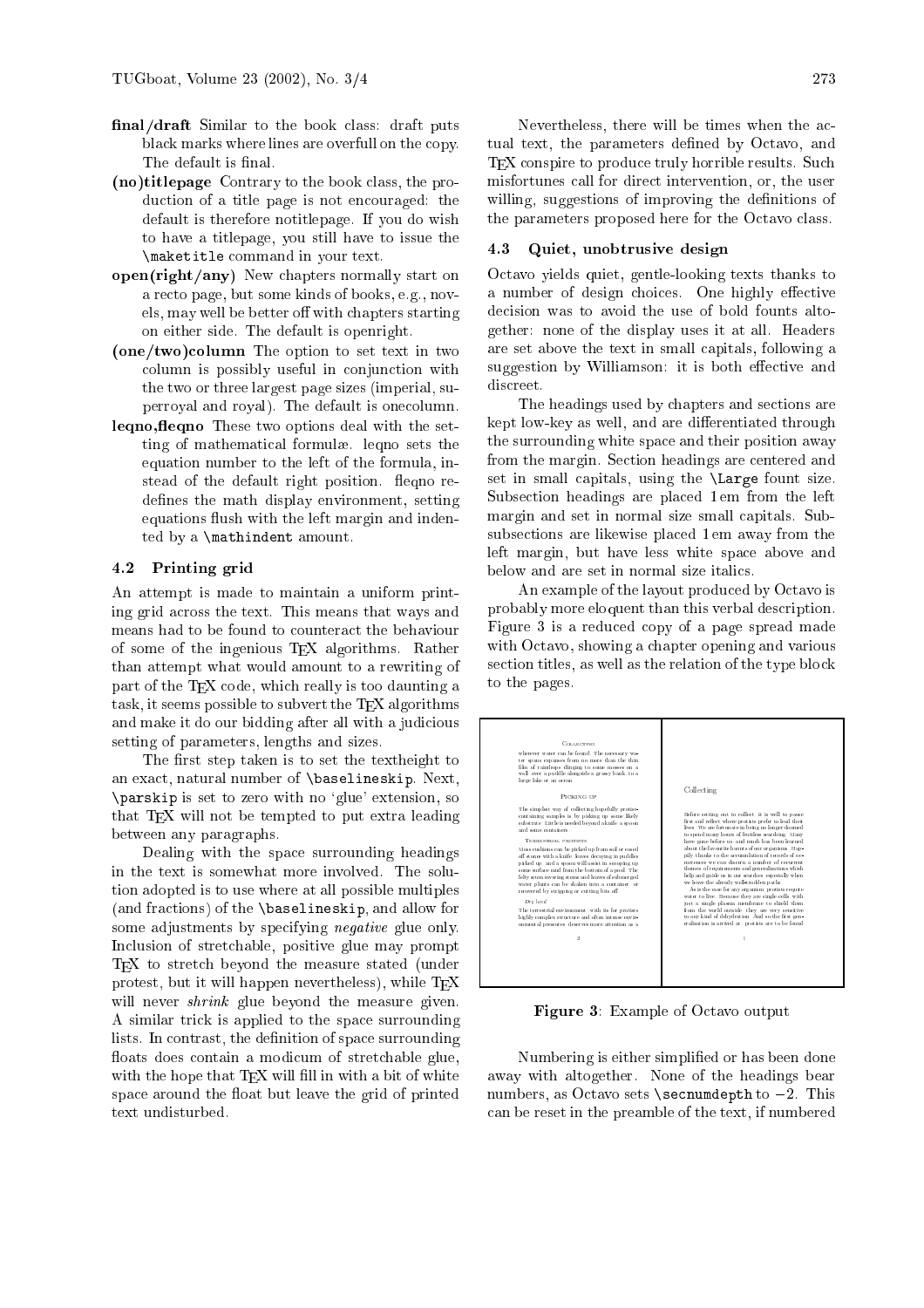hapters and se
tions are absolutely required. Figures and tables are numbered onse
utively throughout the book. The excellent capabilities of TEX to make and maintain ross-referen
es leaves little in favour of maintaining a chapternumber. figurenumber type of s
heme. With some trepidation, this numbering system is also applied to equations. There seems to be a substantial tradition of having a numbering system for equations whi
h in
orporates 
hapter and section numbers. As far as I can see, there is no parti
ular need for su
h a system, on
e again bearing in mind the powerful cross-referencing capabilities of T<sub>F</sub>X, and it would also be inconsistent with the numbering system used for tables and figures.

A final, minor point is that tables of contents do not display the ugliness of dotted lines separating entries and page numbers. However, these can be brought back if required, by resetting **\@dotsep** to a smaller number.

## 5 Some hints on the making of books

Thanks to ex
ellent works on bookbinding su
h as the book by Lawrence Town  $[10]$ , the physical making of books lies well within rea
h of anyone aring to make the effort. With the availability of a number of additional programs from CTAN, it is a straightforward matter to organise and print out a text in signatures. Here are some of the means whi
h have proven both useful and effective.

The four smallest paper sizes defined by Octavo, i.e., foolscap, crown, post and largepost, can be made to fit in pairs on an A4 sheet. Hence it is within rea
h of anyone with a run-of-the-mill printer to produ
e books in these formats. All that is required is a way in which to organise the pages into a sequence so that signatures can be made. This requires a few areful but simple adjustments.

The problem lies in the imposition of the pages on an A4 sheet. The four formats mentioned are all narrower than an A5 sheet, and hen
e extra spa
e is left at the outer margins. This is not a problem with the odd-numbered pages, as their inner margin is made to oin
ide with the inner margin of the A5 sheet. However, even-numbered pages have their outer margin made to oin
ide with the outer margin of the A5 sheet, the latter of ourse being too wide. What is required is for the inner margins of the sheets to coincide. The simplest solution is to add the single line to the preamble of the do
ument:

# \addtolength{\evensidemargin}{offset}

(where offset is  $148.5 \text{ mm} - \text{baperwidth with } A4$ paper, and  $139.7 \text{mm}$  - \paperwidth with letter paper) rather than try to reposition the even-numbered

pages with dvidvi, dvips, and the like. Once this is done, the produ
tion of signatures is straightforward.

Three steps are needed when using dvips:

- 1. dvips -ta5  $\langle file \rangle$
- 2. psbook  $-s16 \langle file \rangle$ .ps  $\langle file \rangle$ .tmp
- 3. psnup -pa4 -Pa5 -l -2 -s1.0
- $\langle file \rangle$ .tmp  $\langle file \rangle$ .ps

while dvihplj or similar drivers can be instructed by setting a number of swit
hes, e.g.,

```
produced the control of the control of the control of the control of the control of the control of the control of the control of the control of the control of the control of the control of the control of the control of the
        +page-width:148.5mm +page-height:210mm
        +lands
ape-mode +double-sided:odd[even℄
```
It may be ne
essary to instru
t the printer to shift ea
h page a little on the sheet to ensure perfe
t register, and a little experimenting is thus alled for. These sets of ommands and swit
hes yield signatures made up of 16 pages on 4 sheets, just as one would expe
t from traditional printing on sheets which would be folded into an octavo format. Such an arrangement is very effective and handy when binding the book.

When sewing these signatures in library style, and particularly when opting for a hollow back, the amount of paper that tends to 'disappear' into the binding seldom ex
eeds 1 mm. It is therefore unne essary to worry about shifting the pages varying amounts in fun
tion of their pla
e in the signature.

### **Availability** 6.

O
tavo is available from a CTAN near you, in the directory /macros/latex/contrib/octavo, under the L<sup>AT</sup>EX Project Public License. The distribution consists of .dtx and .ins files, which will generate the octavo.cls, oct10.clo, oct11.clo and

#### **Acknowledgements**  $\overline{7}$

Octavo is a modification of classes.dtx written by Leslie Lamport  $(1992)$ , Frank Mittelbach  $(1994-97)$ and Johannes Braams  $(1994-97)$ . My own contribution is restri
ted to tweaking of some parameters and true credit is due to Lamport, Mittelbach and Braams for their monumental efforts.

# Referen
es

- [1] H. Kayser. Ein harmonikaler Teilungskanon. Occident Verlag, Zürich, 1946.
- [2] M. Klein, Y. Schwemer-Scheddin, and E. Spiekermann. Type & Typographers. SDU Uitgeverij, 's Gravenhage, 1991.